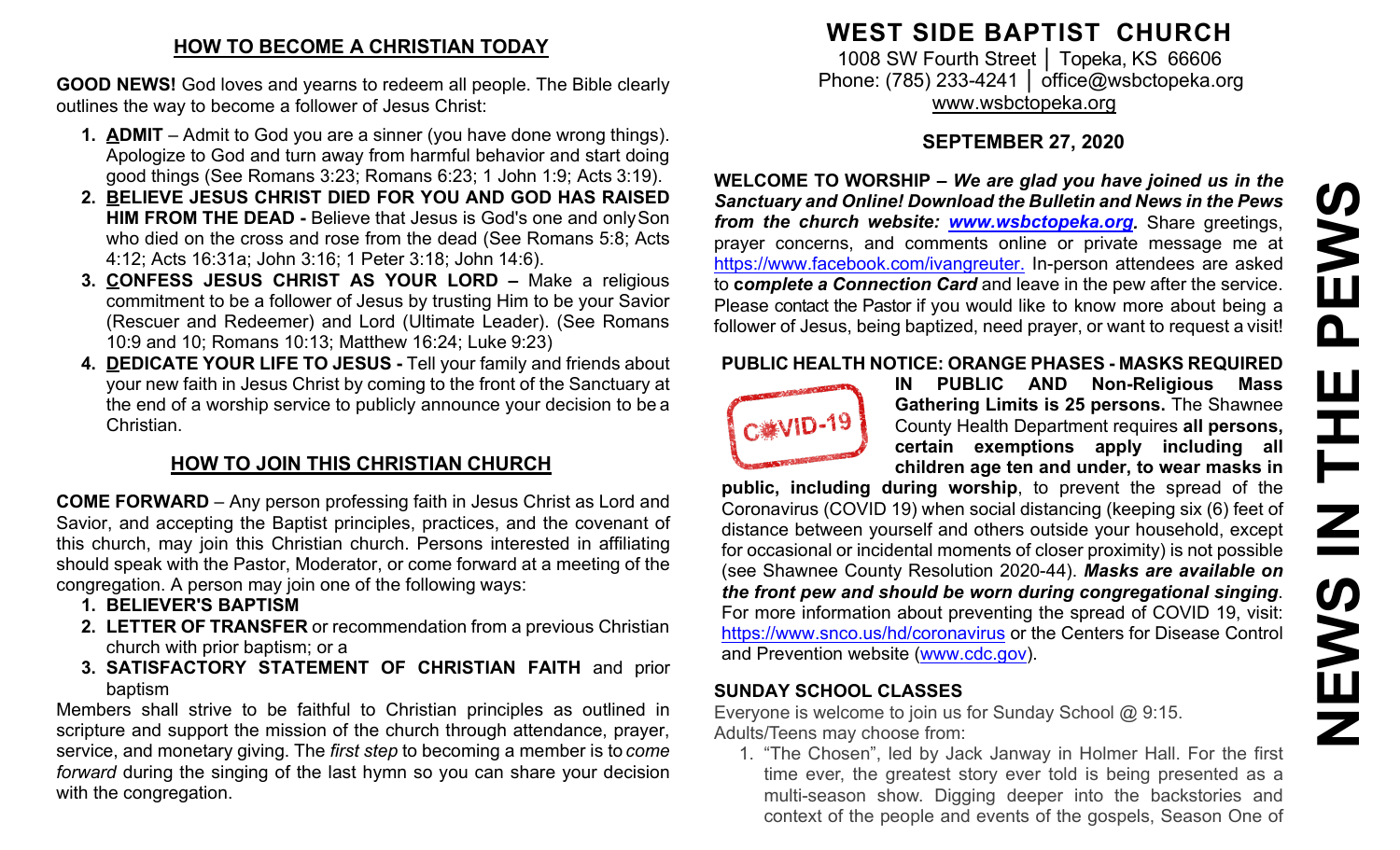the #1 highest crowd-funded media project of all times introduces you to people such as Simon Peter, Nicodemus, Mary Magdalene, Matthew, and of course, Jesus in a way never before seen on film.

2. Who's Who in the Bible, taught by Pastor Ivan in the Youth Room downstairs. Elementary/Middle School students will meet with Fran Seymour-Hunter & Pat Carpenter on 2<sup>nd</sup> floor.

## **ABCCR ANNUAL GATHERING "A NEW THING – A NEW WAY"** – Our

denomination's regional judicatory will hold its Annual Gathering Business Meeting on **Tuesday, September 29, at 7:00 pm via Zoom.** Congratulations to Trena Ansell and Pat Carpenter for being elected as WSBC's Voting Delegates. Delegates will be notified in September of the Zoom instructions and will be provided the documents which will be presented for a vote. Find information at [https://abccr.org/2020annualgathering.](https://abccr.org/2020annualgathering)

**BIBLE STUDY ONLINE** – The Pastor is leading the **"Gospel of Matthew" Bible Study on Wednesday MORNINGS ONLY at 10:30 am in Holmer Hall (face masks and social distancing required).** 



**HOSPITAL & EMERGENCIES –** If the hospital admits you or a loved one for an emergency or surgery, **the hospital staff and chaplains' Office will NOT contact the Church Office or the Pastor**. **You or a family member must call the Church Office at (785) 233-4241 or the PASTOR at HOME (785) 267-0936**.

#### **FOOD PANTRY -** Free Fruit and Vegetable Food Pantry on **Wednesdays from**

**3:30 to 5:30 pm, while supplies last**. **MOBILE SITE**: enter western PARKING LOT from 4th and CLAY Streets; do not park or exit your vehicle. Equal Opportunity. \*All food is available at no cost. **Please wear a mask or face covering to protect the health and safety of our volunteers. AUGUST 2020 PANTRY** 



**REPORT:** 1,773 Individuals (835 adults, 710 children, and 228 seniors) in 443 families were able to receive 19,844 pounds of free bread, fruits, vegetables, and other items from the Fruit & Vegetable Food Pantry at West Side Baptist Church during the month of AUGUST 2020. We are serving double the number of families, more than twice the number of children (130%) and two-times more adults and senior citizens (109%), with three-times the food (343%) compared to March. Thank you to Jack Janway and his volunteers for serving!

**PASTOR'S SCHEDULE/DAY OFF –** Pastor Ivan has move his **"Day Off" to Mondays starting in September** to help his family with virtual schoolwork (David and Macy will attend school online for the start of the semester). Please speak with Pastor or Pat Carpenter if you have any concerns or questions. The Church Office will be closed on Mondays.



**WWW KIDS BIBLE CLUB DELAYED START** – The Christian Ed. Committee decided to **postpone the opening of Wonderful West Side Wednesdays** that we had tentatively scheduled for September. We will continue to discuss the viability of this program over the next few months. ~Alice Payne, Coordinator of Christian Education

**FINANCIAL GIVING** – Thank you for the generous support of the work of God in and through West Side Baptist Church. Donations report:

|                           |        |            | Y-T-D        |
|---------------------------|--------|------------|--------------|
| \$                        | 480.00 |            | \$117,116.53 |
| Building Fund/Cap. Cm. \$ | 15.00  |            | 11,829.99    |
| \$                        | 3.00   | \$         | 138.25       |
| \$                        |        | \$         | 3,016.78     |
| \$                        |        | \$         | 2,145.00     |
| S                         |        | \$         | 2,275.00     |
| Fellowship/Benevolence \$ |        | \$         | 5,241.00     |
| \$                        |        | \$         | 231.09       |
|                           |        | \$         | 800.00       |
|                           |        | 09-20-2020 |              |

Marianne Spano 826 SW Warren Ave Topeka, KS 66606

#### **If anyone would like to make a meal for her please contact Pat Carreno @ 785-286-2054 or her cell 785-250-2194.**

Gerald Haney's Birthday was September 25. Please send him a card or drop him a note:

 Gerald Haney Oakley Place #2 618 SW Oakley Ave. Topeka, KS 66606